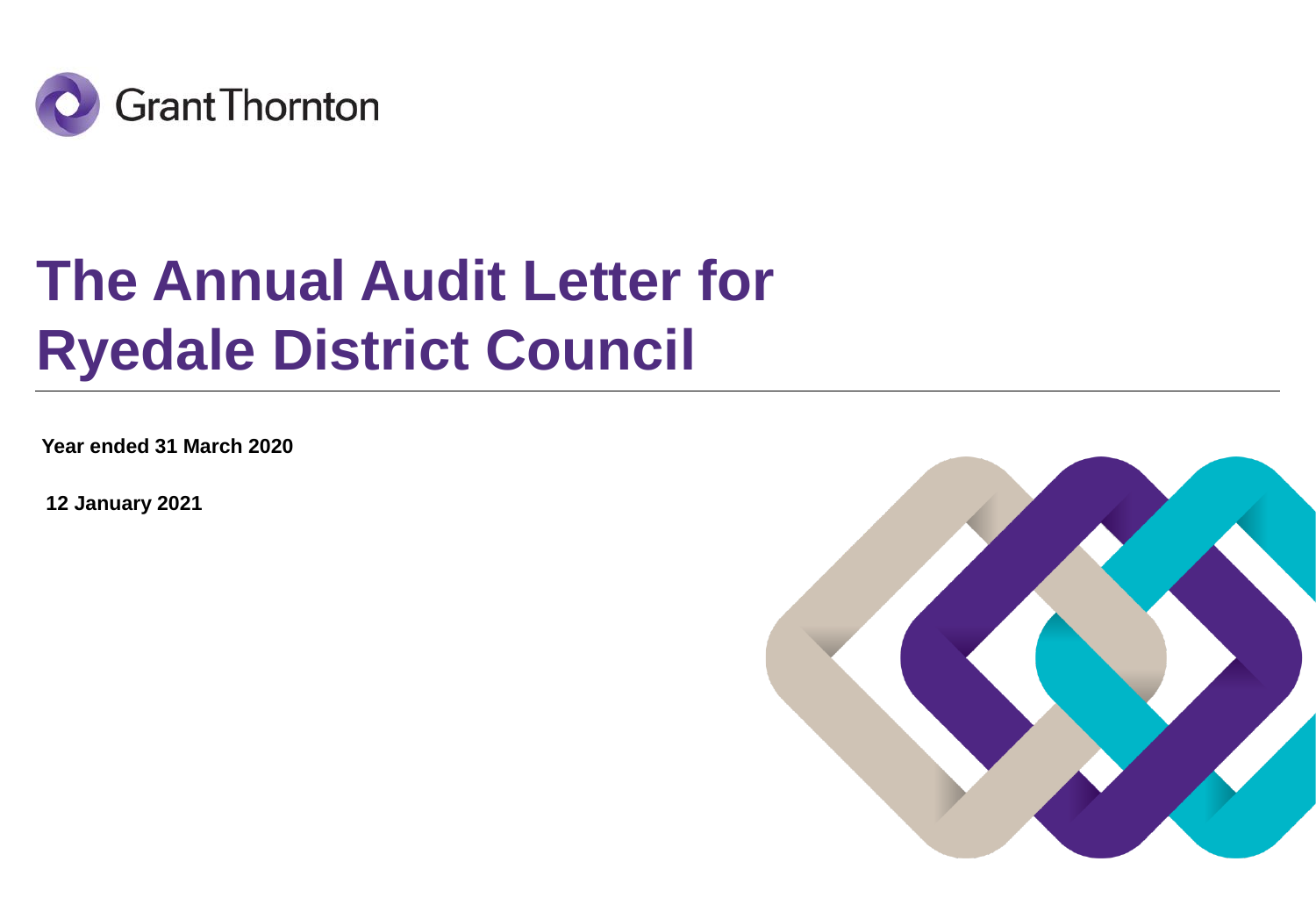### **Contents**



**Your key Grant Thornton team members are:**

### **Gareth Mills Engagement Lead** T: 0113 200 2535 E: gareth.mills@uk.gt.com

**Thilina De Zoysa Engagement Manager** T: 0113 200 1589 E: thilina.de.zoysa@uk.gt.com

**Jack Walsh Engagement Assistant Manager** T: 0113 200 2529 E: jack.h.walsh@uk.gt.com

| <b>Section</b> |                                      | Page |
|----------------|--------------------------------------|------|
|                | 1. Executive Summary                 | 3    |
|                | 2. Audit of the Financial Statements | 5    |
|                | 3. Value for Money conclusion        | 11   |
|                |                                      |      |
|                |                                      |      |

#### **Appendices**

A Reports issued and fees 14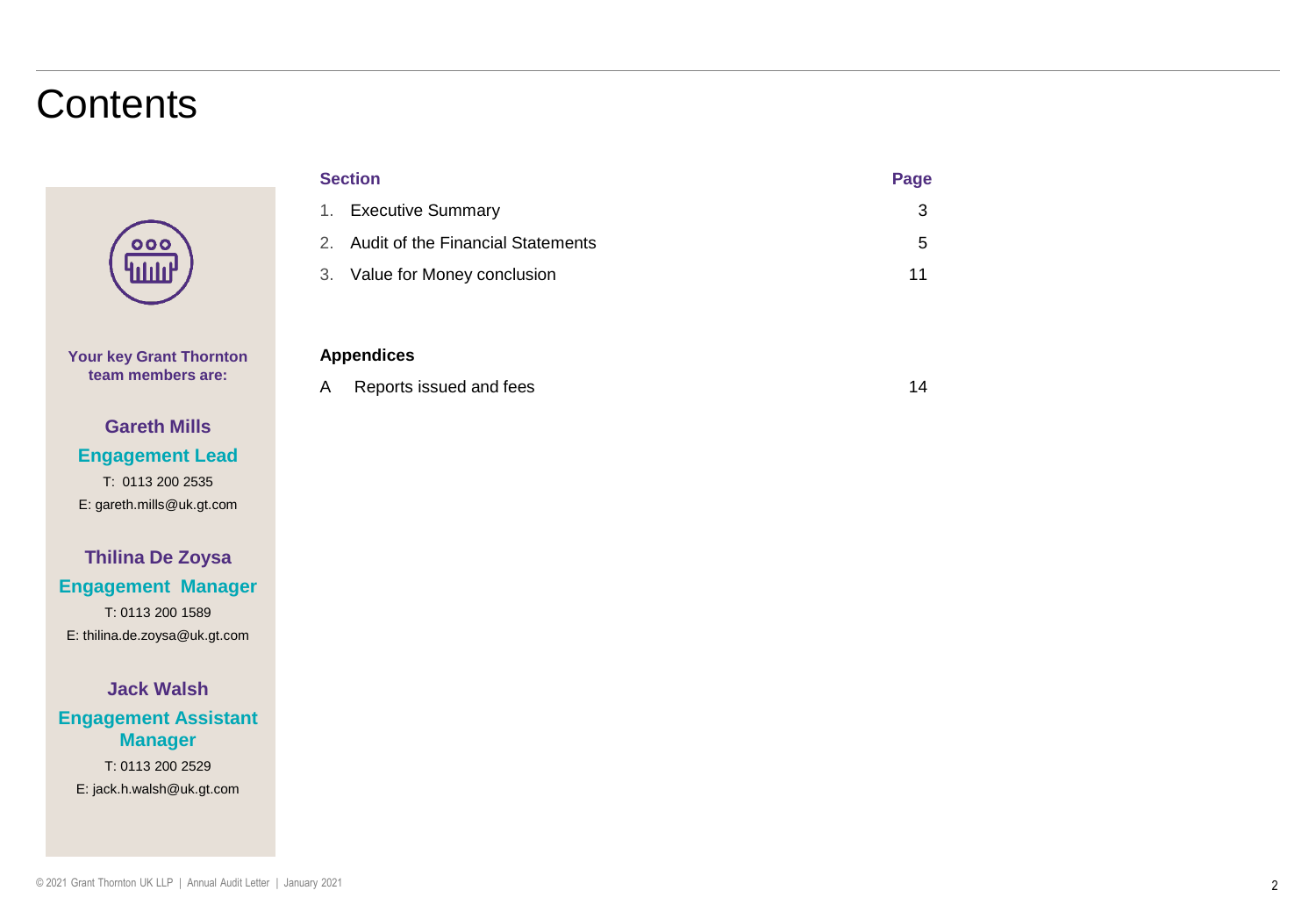# 1. Executive Summary

#### Purpose

Our Annual Audit Letter (Letter) summarises the key findings arising from the work that we have carried out at Ryedale District Council (the Council) for the year ended 31 March 2020.

This Letter is intended to provide a commentary on the results of our work to the Council and external stakeholders, and to highlight issues that we wish to draw to the attention of the public. In preparing this Letter, we have followed the National Audit Office (NAO)'s Code of Audit Practice and Auditor Guidance Note (AGN) 07 – 'Auditor Reporting'.

We reported the detailed findings from our audit work to the Council's Overview and Scrutiny Committee as those charged with governance in our Audit Findings (ISA260) Report on 22 October 2020.

#### Respective responsibilities

We have carried out our audit in accordance with the NAO's Code of Audit Practice, which reflects the requirements of the Local Audit and Accountability Act 2014 (the Act). Our key responsibilities are to:

- give an opinion on the Council financial statements (section two)
- assess the Council's arrangements for securing economy, efficiency and effectiveness in its use of resources (the value for money conclusion) (section three).

In our audit of the Council financial statements, we comply with International Standards on Auditing (UK) (ISAs) and other guidance issued by the NAO.

#### Our work

| <b>Materiality</b>                           | We determined materiality for the audit of the Council's financial statements to be £400,000 which is 1.8% of the Council's gross<br>revenue expenditure.                                                                                                                                                                                          |
|----------------------------------------------|----------------------------------------------------------------------------------------------------------------------------------------------------------------------------------------------------------------------------------------------------------------------------------------------------------------------------------------------------|
| <b>Financial Statements opinion</b>          | We issued an unqualified opinion on the Council financial statements on 30 November 2020.                                                                                                                                                                                                                                                          |
|                                              | We included an emphasis of matter paragraph in our report in respect of the uncertainty over valuations of the Council's land and<br>buildings including investment properties. This does not affect our opinion that the statements give a true and fair view of the<br>Council's financial position and its income and expenditure for the year. |
| <b>Whole of Government Accounts</b><br>(WGA) | We completed work on the Council's consolidation return following guidance issued by the NAO                                                                                                                                                                                                                                                       |
| Use of statutory powers                      | We did not identify any matters which required us to exercise our additional statutory powers.                                                                                                                                                                                                                                                     |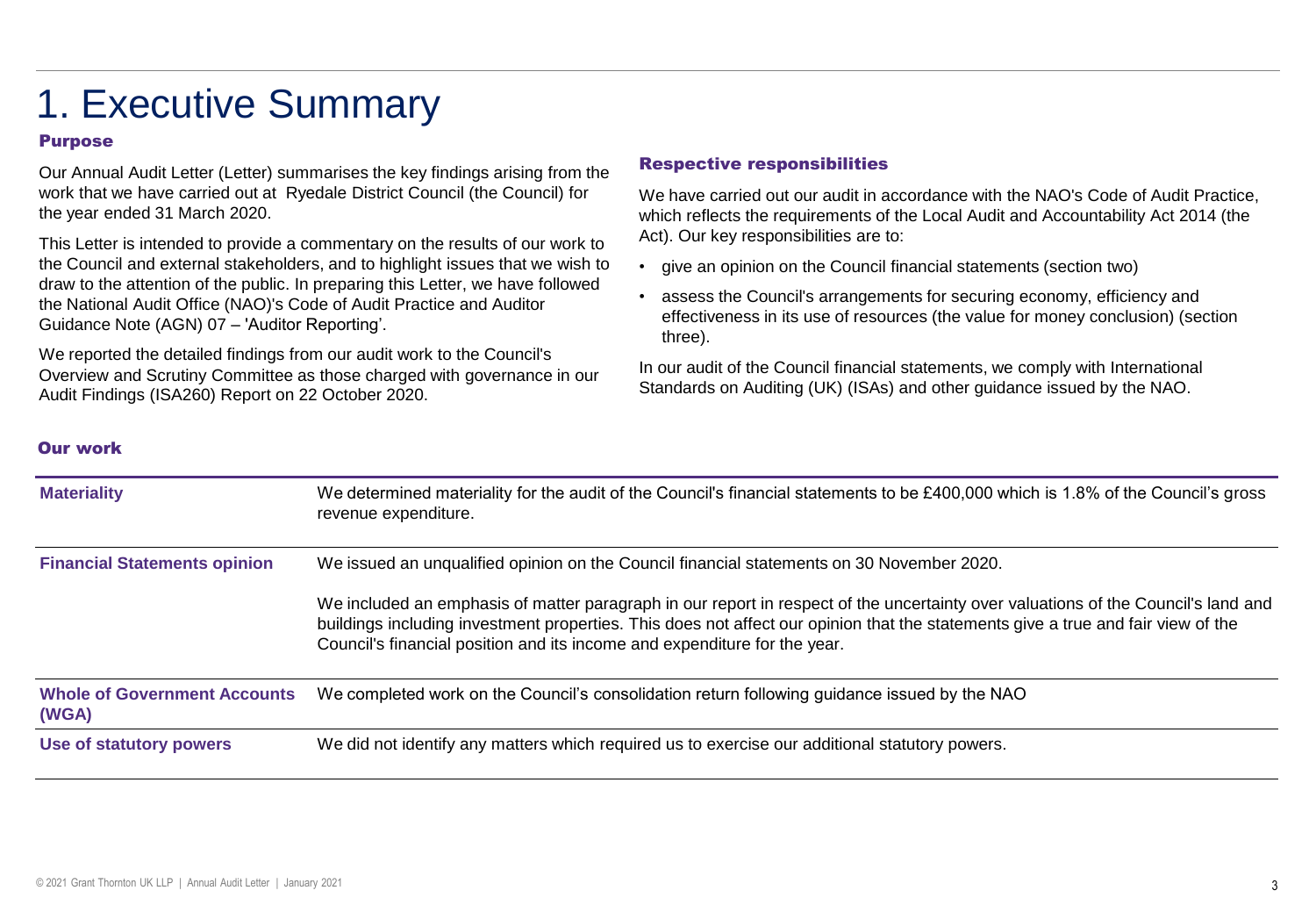# Executive Summary

| <b>Value for Money arrangements</b> | We were satisfied that the Council put in place proper arrangements to ensure economy, efficiency and effectiveness in its use of<br>resources. We reflected this in our audit report to the Council on 30 November 2020. |
|-------------------------------------|---------------------------------------------------------------------------------------------------------------------------------------------------------------------------------------------------------------------------|
| <b>Certificate</b>                  | We certified that we have completed the audit of the financial statements of Ryedale District Council in accordance with the<br>requirements of the Code of Audit Practice on 30 November 2020.                           |

#### Working with the Council

The outbreak of the Covid-19 coronavirus pandemic has had a significant impact on the normal operations of the Council, both operationally and in preparing the financial statements. Restrictions for non-essential travel has meant both Council and audit staff have had to work remotely, including remotely accessing working papers and financial systems. In addition, face to face meetings have been replaced by telephone and video conferencing arrangements.

This is our second year of audit at Ryedale District Council and we believe we have continued to develop professional working relationships with you and your officers and have delivered a number of positive outcomes, including:

- regular liaison with senior finance managers and members of the Overview and Scrutiny Committee to understand the issues facing the Council
- understanding your operational health through the value for money conclusion we provided you with assurance on your operational effectiveness
- sharing our insight we provided regular updates to Overview and Scrutiny Committee covering best practice
- providing training we provided your teams with training on financial statements and annual reporting.

We would like to record our appreciation for the assistance and co-operation provided to us during our audit by the Council's staff .

> **Grant Thornton UK LLP January 2021**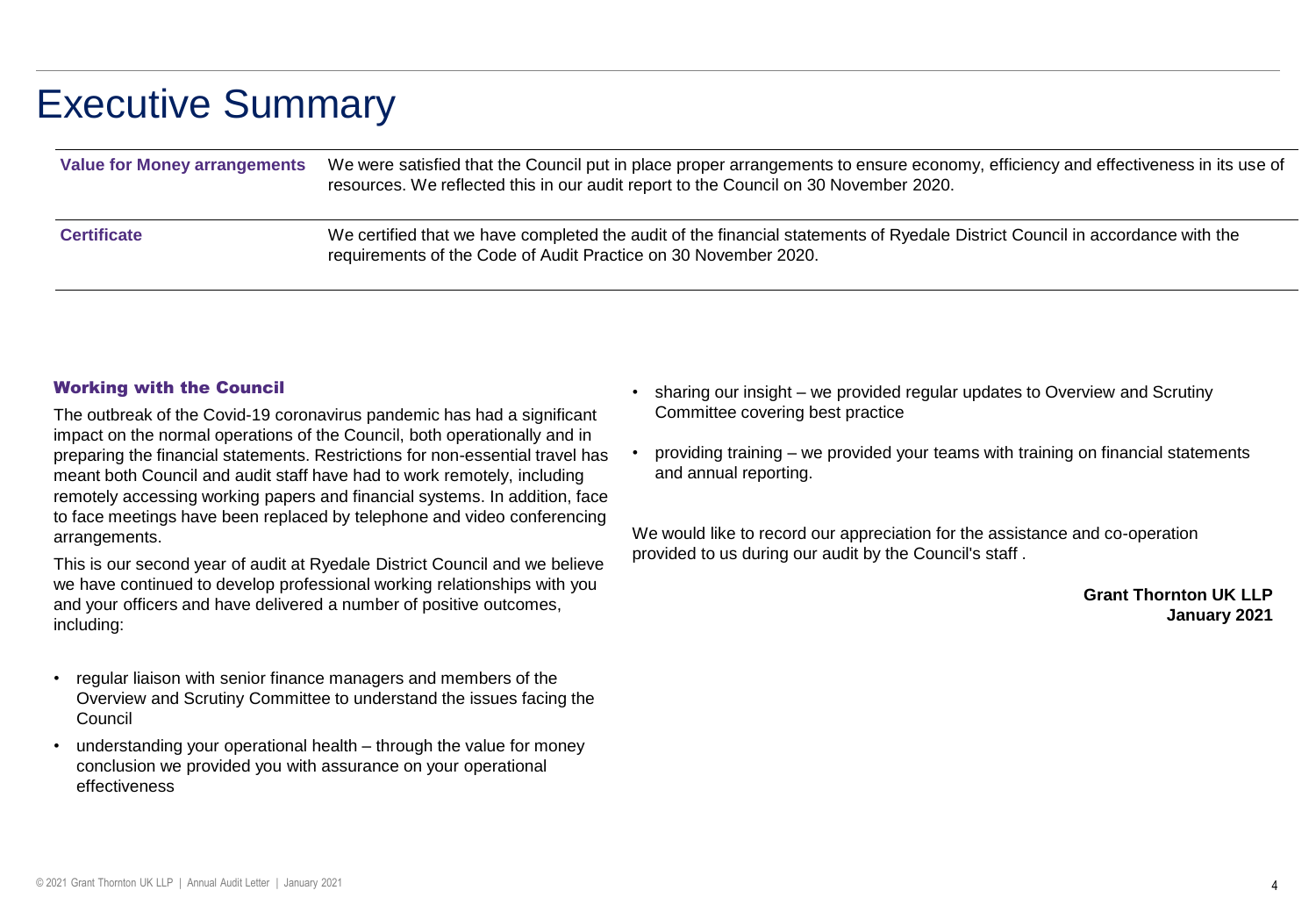### Our audit approach

#### **Materiality**

In our audit of the Council's financial statements, we use the concept of materiality to determine the nature, timing and extent of our work, and in evaluating the results of our work. We define materiality as the size of the misstatement in the financial statements that would lead a reasonably knowledgeable person to change or influence their economic decisions.

We determined materiality for the audit of the Council's financial statements to be £400,000, which is 1.8**%** of the Council's gross revenue expenditure. We used this benchmark as, in our view, users of Council's financial statements are most interested in where the Council has spent its revenue in the year.

We also set a lower level of specific materiality for senior officer remuneration.

We set a lower threshold of £20,000, above which we reported errors to the Overview and Scrutiny Committee in our Audit Findings Report.

#### The scope of our audit

Our audit involves obtaining sufficient evidence about the amounts and disclosures in the financial statements to give reasonable assurance that they are free from material misstatement, whether caused by fraud or error. This includes assessing whether:

- the accounting policies are appropriate, have been consistently applied and adequately disclosed;
- the significant accounting estimates made by management are reasonable; and
- the overall presentation of the financial statements gives a true and fair view.

We also read the remainder of the Statement of Accounts to check it is consistent with our understanding of the Council and with the financial statements included in the Statement of Accounts on which we gave our opinion.

We carry out our audit in accordance with ISAs (UK) and the NAO Code of Audit Practice. We believe that the audit evidence we have obtained is sufficient and appropriate to provide a basis for our opinion.

Our audit approach was based on a thorough understanding of the Council's business and is risk based.

We identified key risks and set out overleaf the work we performed in response to these risks and the results of this work.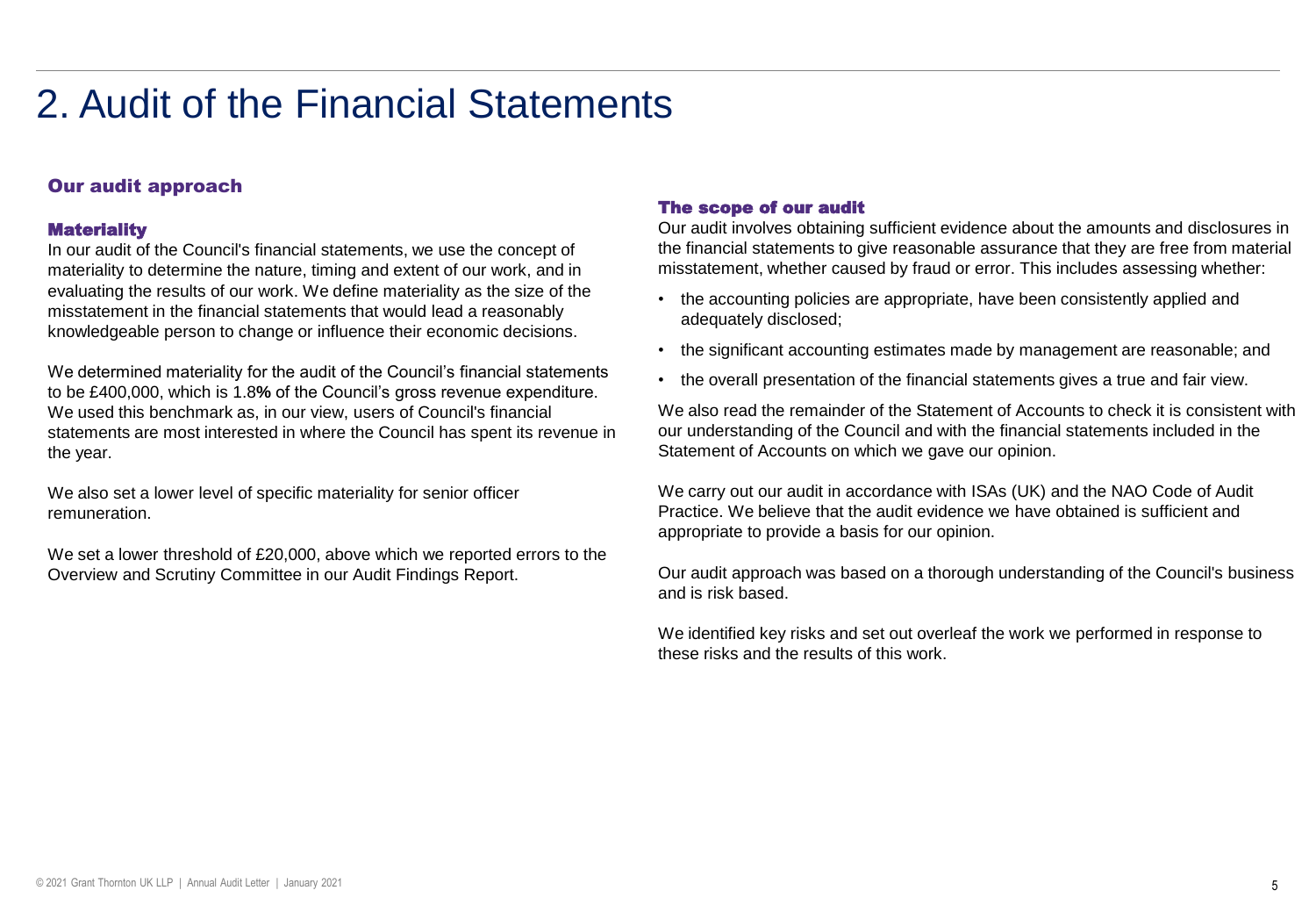#### Significant Audit Risks

These are the significant risks which had the greatest impact on our overall strategy and where we focused more of our work.

| <b>Risks identified in our Audit Plan Addendum</b>                                                                                                                                                                                                                                                                                                                                                                                                                                                                                                                                                                                                                                                                                                                                                                                                                                                                                                                                                                                                                                                                                                                                                                                                                                                                                                                                                                                                                                                                                                                                                                                                                                                      | How we responded to the risk                                                                                                                                                                                                                                                                                                                                                                                                                                                                                                                                                                                                                                                                                                                                                                                                                                                                                                                                                                                                                                                                                                                                                                                                                                                                                                                                                          | <b>Findings and conclusions</b>                                                                                                                                                                                                                                                                                                                                                                                                                                                  |
|---------------------------------------------------------------------------------------------------------------------------------------------------------------------------------------------------------------------------------------------------------------------------------------------------------------------------------------------------------------------------------------------------------------------------------------------------------------------------------------------------------------------------------------------------------------------------------------------------------------------------------------------------------------------------------------------------------------------------------------------------------------------------------------------------------------------------------------------------------------------------------------------------------------------------------------------------------------------------------------------------------------------------------------------------------------------------------------------------------------------------------------------------------------------------------------------------------------------------------------------------------------------------------------------------------------------------------------------------------------------------------------------------------------------------------------------------------------------------------------------------------------------------------------------------------------------------------------------------------------------------------------------------------------------------------------------------------|---------------------------------------------------------------------------------------------------------------------------------------------------------------------------------------------------------------------------------------------------------------------------------------------------------------------------------------------------------------------------------------------------------------------------------------------------------------------------------------------------------------------------------------------------------------------------------------------------------------------------------------------------------------------------------------------------------------------------------------------------------------------------------------------------------------------------------------------------------------------------------------------------------------------------------------------------------------------------------------------------------------------------------------------------------------------------------------------------------------------------------------------------------------------------------------------------------------------------------------------------------------------------------------------------------------------------------------------------------------------------------------|----------------------------------------------------------------------------------------------------------------------------------------------------------------------------------------------------------------------------------------------------------------------------------------------------------------------------------------------------------------------------------------------------------------------------------------------------------------------------------|
| Covid-19<br>The global outbreak of the Covid-19 virus pandemic has led to<br>unprecedented uncertainty for all organisations, requiring urgent<br>business continuity arrangements to be implemented. We expected<br>these circumstances will have an impact on the production and audit<br>of the financial statements for the year ended 31 March 2020,<br>including and not limited to:<br>Remote working arrangements and redeployment of staff to<br>critical front line duties may impact on the quality and timing of<br>the production of the financial statements, and the evidence we<br>can obtain through physical observation<br>Volatility of financial and property markets will increase the<br>uncertainty of assumptions applied by management to asset<br>valuation and receivable recovery estimates, and the reliability of<br>evidence we can obtain to corroborate management estimates<br>Financial uncertainty will require management to reconsider<br>financial forecasts supporting their going concern assessment<br>and whether material uncertainties for a period of at least 12<br>months from the anticipated date of approval of the audited<br>financial statements have arisen<br>Disclosures within the financial statements will require significant<br>revision to reflect the unprecedented situation and its impact on<br>the preparation of the financial statements as at 31 March 2020 in<br>accordance with IAS1, particularly in relation to material<br>uncertainties.<br>We therefore identified the global outbreak of the Covid-19 virus as a<br>significant risk, which was one of the most significant assessed risks<br>of material misstatement. | As part of our audit work we have:<br>worked with management to understand the implications<br>the response to the Covid-19 pandemic had on the<br>organisation's ability to prepare the financial statements<br>and update financial forecasts and assessed the<br>implications for our materiality calculations. No changes<br>were made to materiality levels previously reported<br>liaised with other audit suppliers, regulators and<br>government departments to co-ordinate practical cross-<br>sector responses to issues as and when they arose.<br>Examples include the material uncertainty disclosed by the<br>Council's property valuation expert<br>evaluated the adequacy of the disclosures in the financial<br>statements that arose in light of the Covid-19 pandemic<br>evaluated whether sufficient audit evidence could be<br>obtained through remote technology<br>evaluated whether sufficient audit evidence could be<br>obtained to corroborate significant management estimates<br>such as land and building assets and the pension fund<br>liability valuations<br>evaluated management's assumptions that underpin the<br>revised financial forecasts and the impact on<br>management's going concern assessment<br>discussed with management the implications for our audit<br>report where we have been unable to obtain sufficient audit<br>evidence. | On the basis of our work, we concluded that<br>our audit report opinion would be unqualified<br>with an emphasis of matter relating to the<br>material uncertainty around the valuation of<br>land and buildings including investment<br>properties. This change to our opinion was a<br>direct result of the impact of Covid-19. The<br>reporting of a material uncertainty on the<br>valuation of land and buildings is consistent<br>across our other local authority audits. |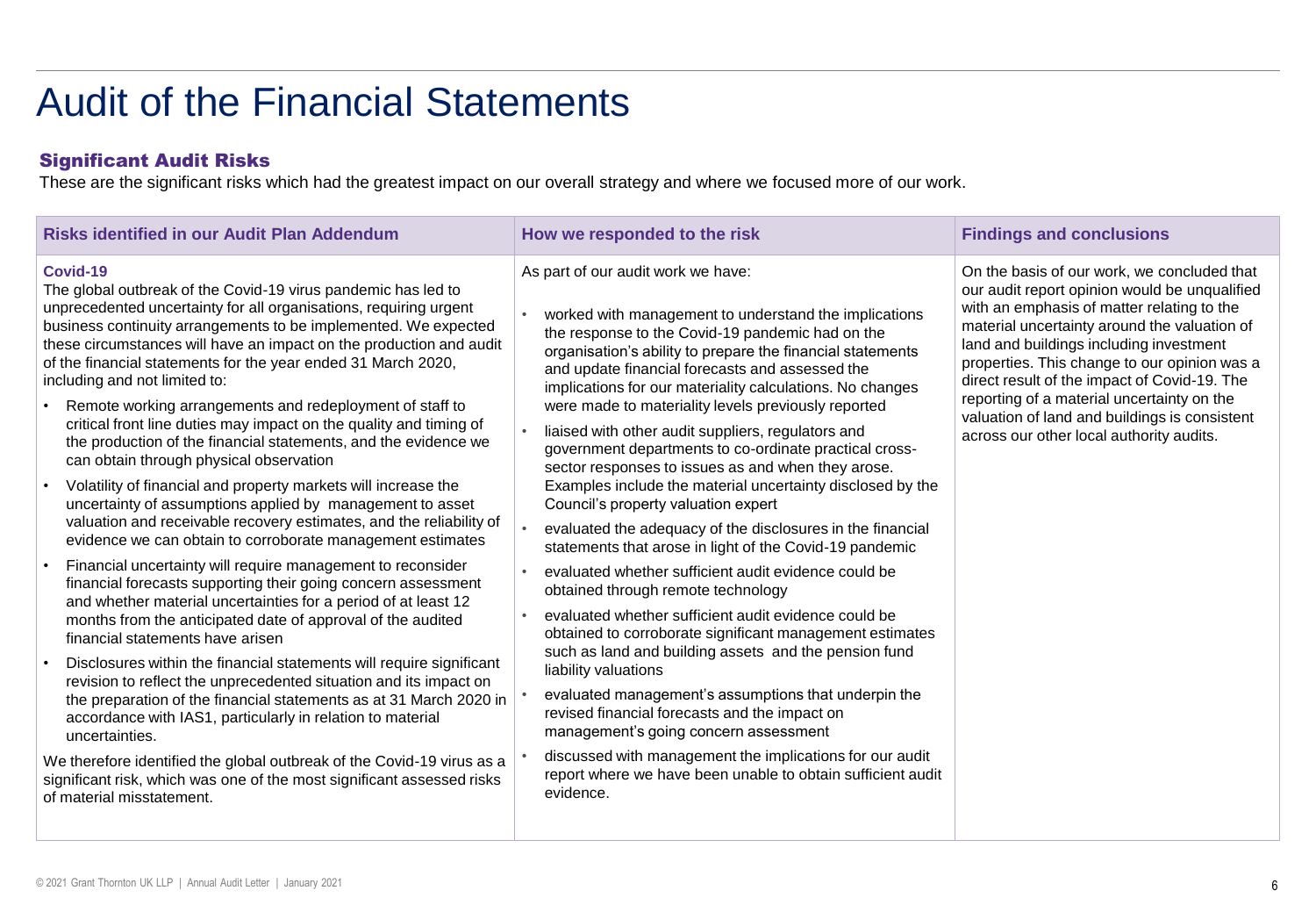### Significant Audit Risks continued

| <b>Risks identified in our Audit Plan</b>                                                                                                                                                                                                                                                                                                                                                                                                                                                                                                                                                                                              | How we responded to the risk                                                                                                                                                                                                                                                                                                                                                                                                                                                                                                                                                                                                                                            | <b>Findings and conclusions</b>                                                          |
|----------------------------------------------------------------------------------------------------------------------------------------------------------------------------------------------------------------------------------------------------------------------------------------------------------------------------------------------------------------------------------------------------------------------------------------------------------------------------------------------------------------------------------------------------------------------------------------------------------------------------------------|-------------------------------------------------------------------------------------------------------------------------------------------------------------------------------------------------------------------------------------------------------------------------------------------------------------------------------------------------------------------------------------------------------------------------------------------------------------------------------------------------------------------------------------------------------------------------------------------------------------------------------------------------------------------------|------------------------------------------------------------------------------------------|
| <b>Management over-ride of controls</b><br>Under ISA (UK) 240 there is a non-rebuttable presumed risk that the<br>risk of management over-ride of controls is present in all entities. The<br>Authority faces external scrutiny of its spending and this could<br>potentially place management under undue pressure in terms of how<br>they report performance.<br>We therefore identified management override of control, in particular<br>journals, management estimates and transactions outside the course<br>of business as a significant risk, which was one of the most<br>significant assessed risks of material misstatement. | As part of our work we:<br>evaluated the design effectiveness of management<br>controls over journals<br>analysed the journals listing and determined the criteria<br>for selecting high risk unusual journals<br>tested unusual journals recorded during the year and after<br>the draft accounts stage for appropriateness and<br>corroboration<br>gained an understanding of the accounting estimates and<br>critical judgements applied and made by management<br>and considered their reasonableness with regard to<br>corroborative evidence<br>evaluated the rationale for any changes in accounting<br>policies, estimates or significant unusual transactions. | There were no issues arsing from our work<br>which we needed to bring to your attention. |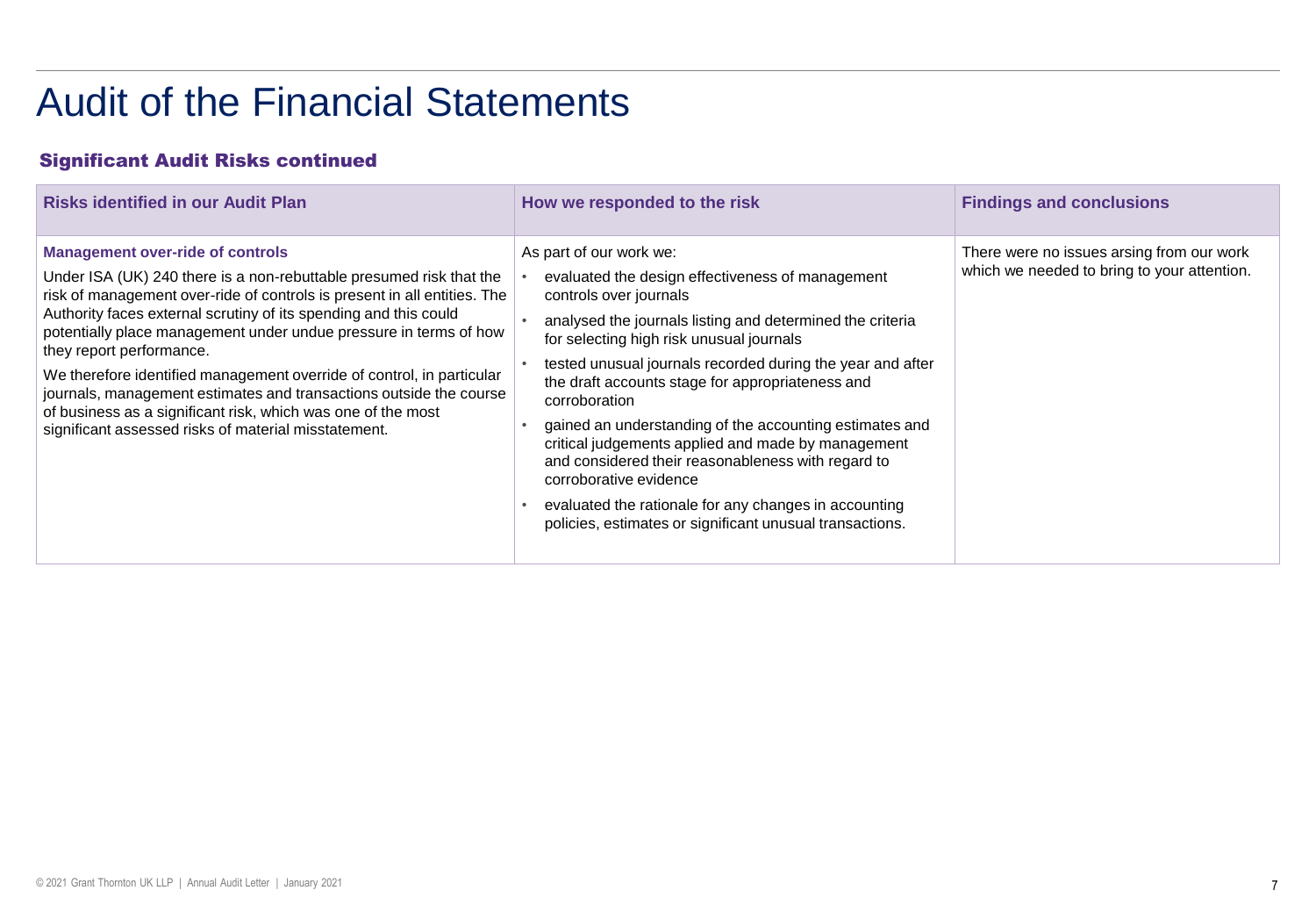### Significant Audit Risks continued

| <b>Risks identified in our Audit Plan</b>                                                                                                                                                                                                                                                                                                                                                                                                                                                                                                                                                                                                                                                                                                                                                                                                                                                                                                                                                                                                                                                                           | How we responded to the risk                                                                                                                                                                                                                                                                                                                                                                                                                                                                                                                                                                                                                                                                                                                                                                                                                                                                                                                                                                                                                                                               | <b>Findings and conclusions</b>                                                                                                                                                                                                                                                                                                                                                                                                                                                                                                                                                                                                                                                                                                |
|---------------------------------------------------------------------------------------------------------------------------------------------------------------------------------------------------------------------------------------------------------------------------------------------------------------------------------------------------------------------------------------------------------------------------------------------------------------------------------------------------------------------------------------------------------------------------------------------------------------------------------------------------------------------------------------------------------------------------------------------------------------------------------------------------------------------------------------------------------------------------------------------------------------------------------------------------------------------------------------------------------------------------------------------------------------------------------------------------------------------|--------------------------------------------------------------------------------------------------------------------------------------------------------------------------------------------------------------------------------------------------------------------------------------------------------------------------------------------------------------------------------------------------------------------------------------------------------------------------------------------------------------------------------------------------------------------------------------------------------------------------------------------------------------------------------------------------------------------------------------------------------------------------------------------------------------------------------------------------------------------------------------------------------------------------------------------------------------------------------------------------------------------------------------------------------------------------------------------|--------------------------------------------------------------------------------------------------------------------------------------------------------------------------------------------------------------------------------------------------------------------------------------------------------------------------------------------------------------------------------------------------------------------------------------------------------------------------------------------------------------------------------------------------------------------------------------------------------------------------------------------------------------------------------------------------------------------------------|
| Valuation of land and buildings, including investment<br>properties<br>The Authority re-values its land and buildings on a rolling five-<br>yearly basis. This valuation represents a significant estimate by<br>management in the financial statements due to the size of the<br>numbers involved (c£19 million) and the sensitivity of this<br>estimate to changes in key assumptions.<br>Additionally, management will need to ensure the carrying value<br>in the Council's financial statements is not materially different from<br>the current value or the fair value (for surplus assets) at the<br>financial statements date, where a rolling programme is used.<br>Update April 2020: The covid-19 pandemic has resulted in the<br>volatility of financial and property markets. This will increase the<br>uncertainty of assumptions applied by management to asset<br>valuations.<br>We therefore identified valuation of land and buildings,<br>particularly revaluations and impairments, as a significant risk,<br>which was one of the most significant assessed risks of material<br>misstatement. | As part of our audit work, we have:<br>evaluated management's processes and assumptions for<br>the calculation of the estimate, the instructions issued to<br>valuation experts and the scope of their work<br>evaluated the competence, capabilities and objectivity of<br>the valuation expert<br>discussed with the valuer the basis on which the valuation<br>was carried out<br>challenged the information and assumptions used by the<br>valuer to assess completeness and consistency with our<br>understanding<br>tested revaluations made during the year to see if they<br>had been input correctly into the Authority's asset register<br>evaluated the assumptions made by management for<br>those assets not revalued during the year and how<br>management had satisfied themselves that these were not<br>materially different to current value at year end<br>considered, where the valuation date was not 31 March<br>2020 for assets valued in year, the arrangements<br>management had used to ensure the valuation remains<br>materially appropriate at 31 March 2020. | Our audit work did not identify any issues in<br>respect of the valuation of land and buildings<br>except for the following matter:<br>The Council uses a RICS qualified valuation<br>specialist for land and building valuations<br>including investment properties. The valuation<br>reports by this valuation specialist included a<br>material valuation uncertainty paragraph for land<br>and buildings valuations as a result of Covid-19.<br>We considered it appropriate to include an<br>emphasis of matter in our audit opinion relating to<br>this material uncertainty. It is important to note<br>that this was a national issue, applying to local<br>authorities with material land and building asset<br>bases |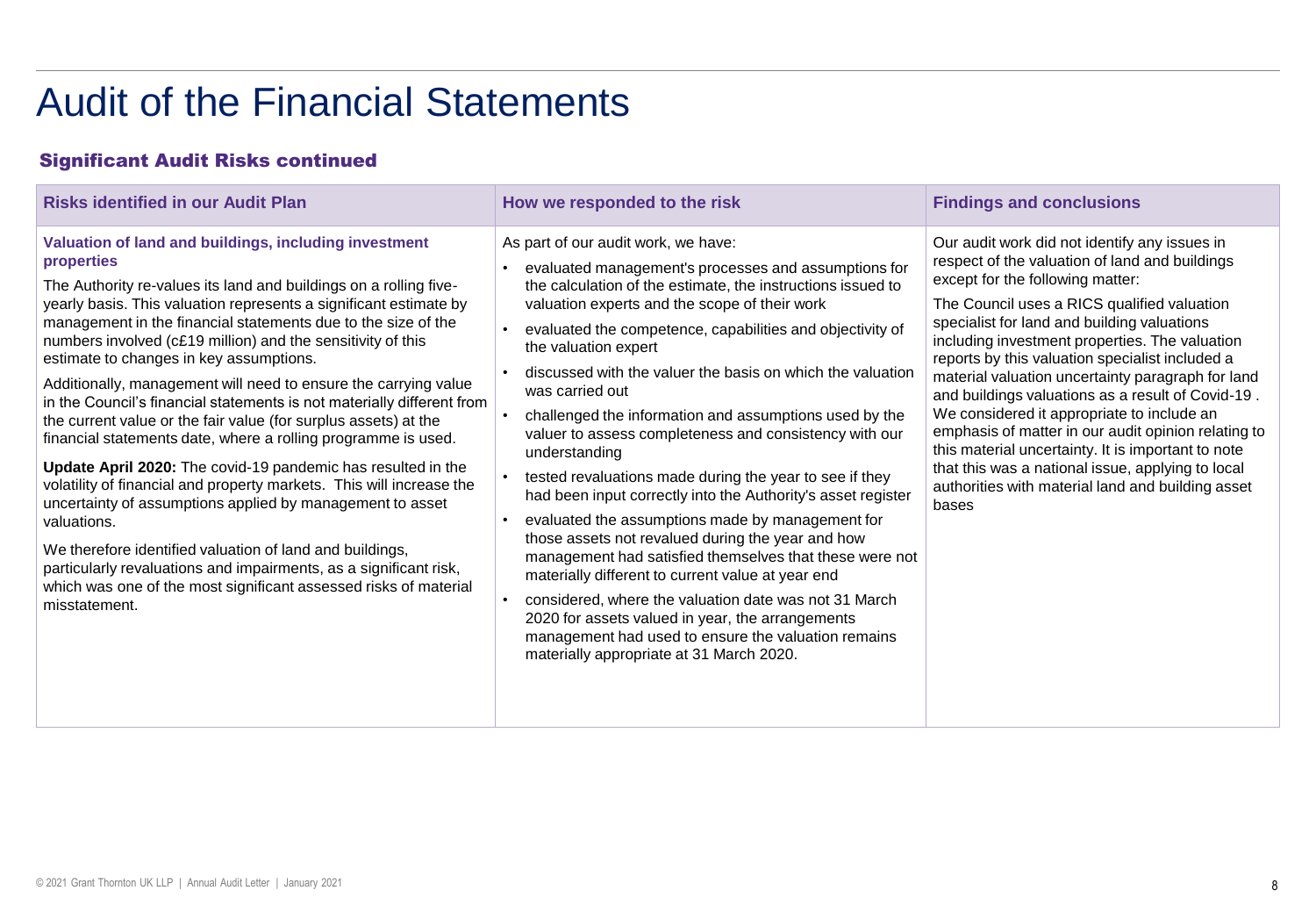### Significant Audit Risks continued

| <b>Risks identified in our Audit Plan</b>                                                                                                                                                                                                                                                                                                                                                                                                                                                                                                                                                                                                                                                  | How we responded to the risk                                                                                                                                                                                                                                                                                                                                                                                                                                                                                                                                                                                                                                                                                                                                                                                                                                                                                                                                                                                                                                                                                                                                                                                                                                                                                                                                                                                                                                                                         | <b>Findings and conclusions</b>                                                                          |
|--------------------------------------------------------------------------------------------------------------------------------------------------------------------------------------------------------------------------------------------------------------------------------------------------------------------------------------------------------------------------------------------------------------------------------------------------------------------------------------------------------------------------------------------------------------------------------------------------------------------------------------------------------------------------------------------|------------------------------------------------------------------------------------------------------------------------------------------------------------------------------------------------------------------------------------------------------------------------------------------------------------------------------------------------------------------------------------------------------------------------------------------------------------------------------------------------------------------------------------------------------------------------------------------------------------------------------------------------------------------------------------------------------------------------------------------------------------------------------------------------------------------------------------------------------------------------------------------------------------------------------------------------------------------------------------------------------------------------------------------------------------------------------------------------------------------------------------------------------------------------------------------------------------------------------------------------------------------------------------------------------------------------------------------------------------------------------------------------------------------------------------------------------------------------------------------------------|----------------------------------------------------------------------------------------------------------|
| Valuation of pension fund net liability<br>The Authority's pension fund net liability, as reflected in its<br>balance sheet as the net defined benefit liability, represents<br>a significant estimate in the financial statements.<br>The pension fund net liability is considered a significant<br>estimate due to the size of the numbers involved (c£15.7m)<br>in the Authority's balance sheet at 31 March 2019) and the<br>sensitivity of the estimate to changes in key assumptions.<br>We therefore identified valuation of the Authority's pension<br>fund net liability as a significant risk, which was one of the<br>most significant assessed risks of material misstatement. | As part of our work, we have:<br>updated our understanding of the processes and<br>$\bullet$<br>controls put in place by management to ensure that the<br>Authority's pension fund net liability is not materially<br>misstated and evaluated the design of the associated<br>controls<br>evaluated the instructions issued by management to<br>their management expert (an actuary) for this estimate<br>and the scope of the actuary's work<br>assessed the competence, capabilities and objectivity of<br>$\bullet$<br>the actuary who carried out the Authority's pension fund<br>valuation<br>assessed the accuracy and completeness of the<br>information provided by the Authority to the actuary to<br>estimate the liability<br>tested the consistency of the pension fund asset and<br>liability and disclosures in the notes to the core financial<br>statements with the actuarial report from the actuary<br>undertook procedures to confirm the reasonableness of<br>the actuarial assumptions made by reviewing the report<br>of the consulting actuary (as auditor's expert) and<br>performing any additional procedures suggested within<br>the report<br>obtained assurances from the auditor of the North<br>Yorkshire Pension Fund as to the controls surrounding<br>the validity and accuracy of membership data;<br>contributions data and benefits data sent to the actuary<br>by the pension fund and the fund assets valuation in the<br>pension fund financial statements. | Our audit work did not identify any issues in respect of<br>the valuation of pension fund net liability. |
|                                                                                                                                                                                                                                                                                                                                                                                                                                                                                                                                                                                                                                                                                            |                                                                                                                                                                                                                                                                                                                                                                                                                                                                                                                                                                                                                                                                                                                                                                                                                                                                                                                                                                                                                                                                                                                                                                                                                                                                                                                                                                                                                                                                                                      |                                                                                                          |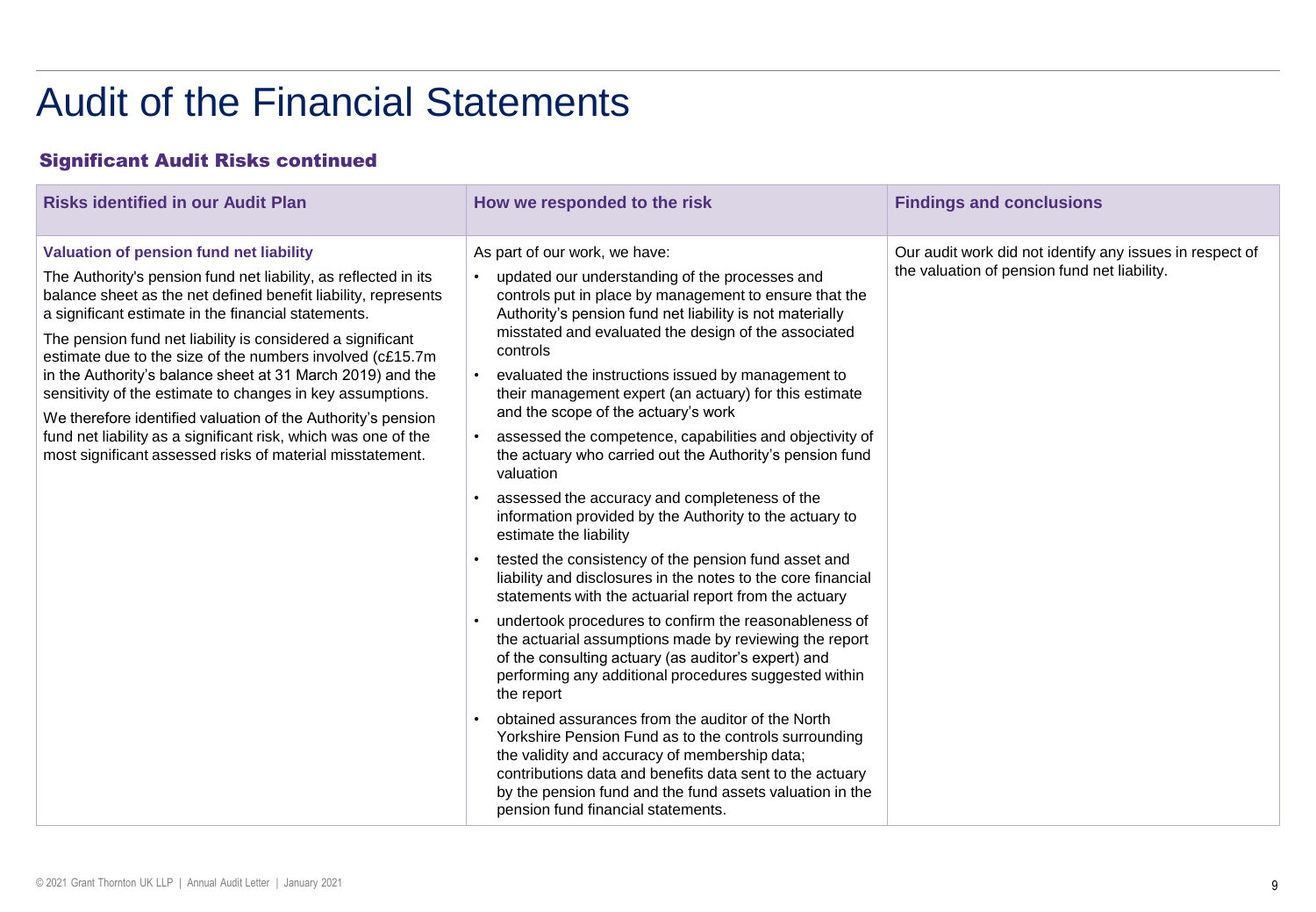#### Audit opinion

We issued an unqualified opinion on the Council's financial statements on 30 November 2020.

#### Preparation of the financial statements

The outbreak of the Covid-19 coronavirus pandemic had a significant impact on the accounts preparation and audit process. Restrictions for non-essential travel meant both Council and audit staff had to work remotely, including remotely accessing working papers and financial systems. In addition, face to face meetings were replaced by telephone and video conferencing arrangements.

The Council presented us with draft financial statements in accordance with the agreed deadline, and provided a good set of working papers to support them. The finance team responded promptly and efficiently to our queries during the course of the audit despite the challenges arising from Covid-19.

#### Issues arising from the audit of the financial statements

We reported the key issues from our audit to the Council's Overview and Scrutiny Committee on 22 October 2020.

We identified some misclassification and disclosure issues during the audit which were all corrected in the final set of financial statements.

It is important to note that none of the amendments had any impact on the level of useable reserves of the Council.

#### Annual Governance Statement and Narrative Report

We were also required to review the Council's Annual Governance Statement and Narrative Report. The Council published them on its website alongside the final Statement of Accounts.

Both documents were prepared in line with the CIPFA Code and relevant supporting guidance. We confirmed that both documents were consistent with the financial statements prepared by the Council and with our knowledge of the Council.

#### Whole of Government Accounts (WGA)

We carried out work in line with instructions provided by the NAO . We issued an assurance statement which confirmed the Council was below the audit threshold.

#### Certificate of closure of the audit

We certified that we have completed the audit of the financial statements of Ryedale District Council in accordance with the requirements of the Code of Audit Practice on 30 November 2020.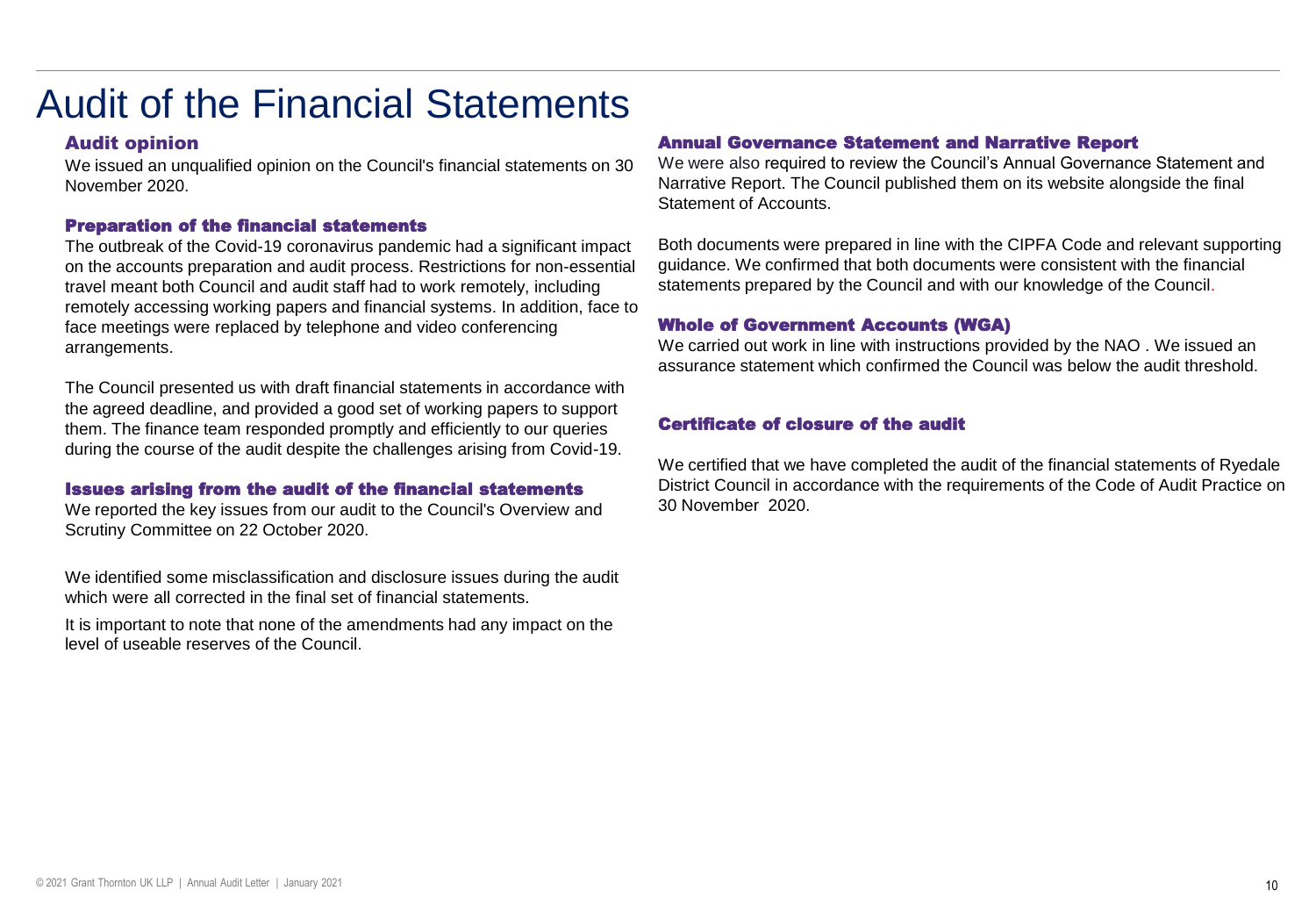## 3. Value for Money conclusion

#### **Background**

We carried out our review in accordance with the NAO Code of Audit Practice, following the guidance issued by the NAO in April 2020 which specified the criterion for auditors to evaluate:

*In all significant respects, the audited body takes properly informed decisions and deploys resources to achieve planned and sustainable outcomes for taxpayers and local people.* 

#### Key findings

Our first step in carrying out our work was to perform a risk assessment and identify the risks where we concentrated our work.

The risks we identified and the work we performed are set out overleaf.

As part of our Audit Findings report agreed with the Council in October 2020, we agreed one recommendation to address our findings.

#### Overall Value for Money conclusion

We are satisfied that in all significant respects the Council put in place proper arrangements to secure economy, efficiency and effectiveness in its use of resources for the year ending 31 March 2020.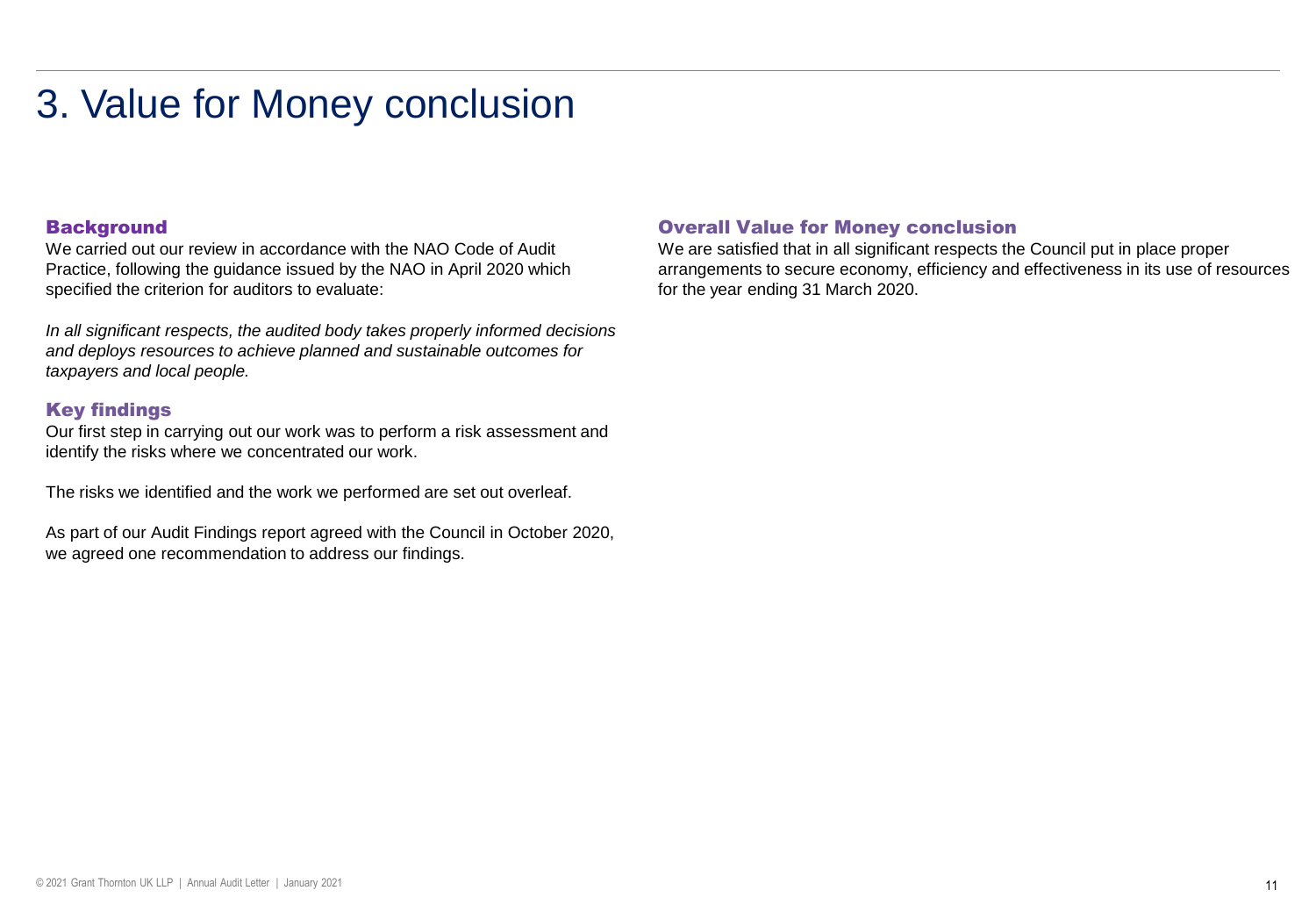# Value for Money conclusion

### Value for Money Risks

| <b>Risks identified in our Audit Plan</b>                                                                                                                                                                                                                                                                                                                                                                                                                                                                                                                                                                                                                                                                                                                                                                                                                                                                                                                                                  | How we responded to the risk                                                                                                                                                                                                                                                                                                                                                                                                                                                                                                                                                                                                                                                                                                                                                                                                                                                                                                                     | <b>Findings and conclusions</b><br>(as reported in our Audit Findings Report (ISA 260) - October 2020)                                                                                                                                                                                                                                                                                                                                                                                                                                                                                                                                                                                                                                                                                                                                                                                                                                                                                                                                                                                                                                                                                                                                                                                                                                                                                                                                                                                                                                                                                                                                                                                                                                                                                                                                                                               |
|--------------------------------------------------------------------------------------------------------------------------------------------------------------------------------------------------------------------------------------------------------------------------------------------------------------------------------------------------------------------------------------------------------------------------------------------------------------------------------------------------------------------------------------------------------------------------------------------------------------------------------------------------------------------------------------------------------------------------------------------------------------------------------------------------------------------------------------------------------------------------------------------------------------------------------------------------------------------------------------------|--------------------------------------------------------------------------------------------------------------------------------------------------------------------------------------------------------------------------------------------------------------------------------------------------------------------------------------------------------------------------------------------------------------------------------------------------------------------------------------------------------------------------------------------------------------------------------------------------------------------------------------------------------------------------------------------------------------------------------------------------------------------------------------------------------------------------------------------------------------------------------------------------------------------------------------------------|--------------------------------------------------------------------------------------------------------------------------------------------------------------------------------------------------------------------------------------------------------------------------------------------------------------------------------------------------------------------------------------------------------------------------------------------------------------------------------------------------------------------------------------------------------------------------------------------------------------------------------------------------------------------------------------------------------------------------------------------------------------------------------------------------------------------------------------------------------------------------------------------------------------------------------------------------------------------------------------------------------------------------------------------------------------------------------------------------------------------------------------------------------------------------------------------------------------------------------------------------------------------------------------------------------------------------------------------------------------------------------------------------------------------------------------------------------------------------------------------------------------------------------------------------------------------------------------------------------------------------------------------------------------------------------------------------------------------------------------------------------------------------------------------------------------------------------------------------------------------------------------|
| <b>Embedding risk management and</b><br>financial monitoring arrangements to<br>support informed decision making<br>In 2018-19, our work identified that risk<br>management and governance<br>arrangements were not sufficiently<br>embedded and as a result, we issued an<br>'except for' qualified VFM conclusion in<br>relation to 'informed decision making'<br>VFM criteria.<br>Whilst positive progress had been made<br>to the Council's arrangements in these<br>areas during 2018-19, following the<br>recognition of the issues by the new<br>Senior Management Team, the revised<br>arrangements had not been in place for<br>the duration of 2018-19 and were<br>therefore not embedded.<br>We noted in our 2018-19 Annual Audit<br>Letter that embedding the enhanced<br>arrangements for risk management,<br>financial monitoring and governance<br>continued to be key priorities for the<br>Council in order to support informed<br>decision making in 2019-20 and beyond. | As part of our work we:<br>reviewed governance and risk<br>management arrangements and<br>internal monitoring processes in<br>place at the Council<br>continued to meet with senior<br>management on a regular basis to<br>discuss the progress the Council<br>is making around risk<br>management and financial<br>monitoring, for example, reviewing<br>the reporting of the Council's<br>performance against its budget<br>and any level of variances<br>examined how the Council is<br>addressing our 2018-19 audit<br>recommendations on embedding<br>risk management and monitoring<br>arrangements to support informed<br>decision making<br>observed the discussion and level<br>of challenge on governance and<br>risk management issues which<br>take place at the Overview and<br><b>Scrutiny Committee</b><br>reviewed the timeliness of<br>financial reporting of the Council's<br>financial performance to relevant<br>committees. | Our focus in this area was around arrangements in place to embed risk<br>management and monitoring arrangements to secure economy, efficiency and<br>effectiveness in Council's use of resources. Our findings were as follows:<br>• The Council's performance against the budget is now a standing agenda item<br>at both Policy and Resources Committee (PRC) and Overview and Scrutiny<br>Committee (OSC) meetings . It covers the budget, the actuals to that quarter,<br>variations to budget, reasons for the variations and final predicted forecast for<br>the year. It also covers the savings against the plan. The Council's<br>performance against the capital programme is also reported in the same<br>report to relevant committees covering the budget against the actual and<br>reasons for any variations.<br>The outturn for the year is reported to the Council and relevant Committees<br>covering the annual budget against the variations with detail commentaries<br>for variations and associated actions.<br>As noted in our 2018-19 Audit Finding Report, a Strategic Risk Register (SRR)<br>was formulated, introduced and reported to the Audit and Scrutiny Committee<br>in January 2019.<br>Our work in 2019-20 identified that an updated risk register is also a standard<br>item in Committee Reporting. This work has been recognised and endorsed by<br>Members who see it as an important part of the Council's risk management and<br>improvement strategy. The updating of the SRR during 2019-20 has<br>demonstrated the Council's improvement journey, showing how risks are being<br>managed and mitigated over that period. However, risk management is an<br>ongoing process, and management are aware that the SRR is a live document<br>that needs to be routinely reviewed, updated and reported to those charged<br>with governance. |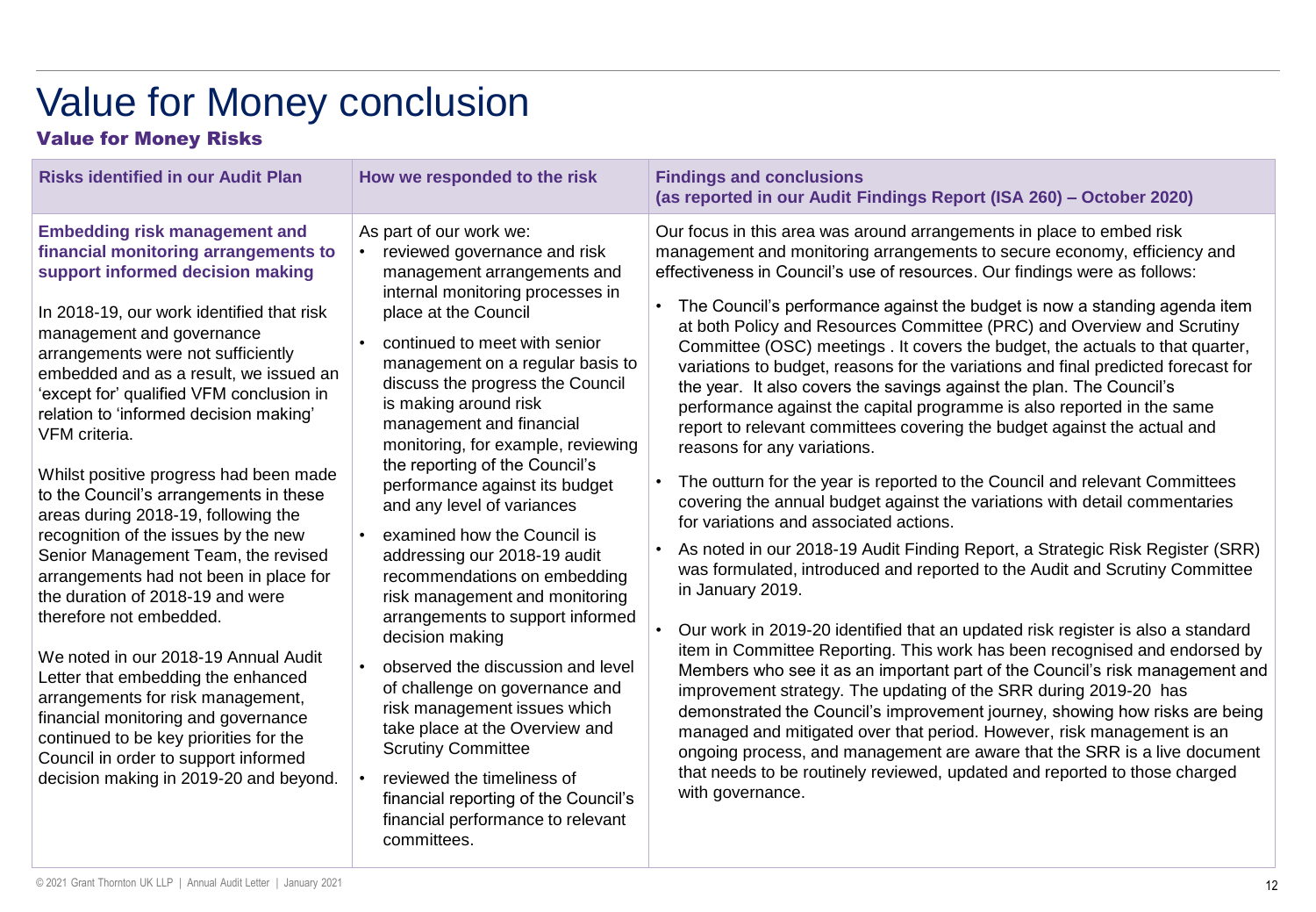# Value for Money conclusion

### Value for Money Risks continued

| <b>Risks identified in our Audit Plan</b>                                                                                    | How we responded to the risk | <b>Findings and conclusions</b><br>(as reported in our Audit Findings Report (ISA 260) - October 2020)                                                                                                                                                                                                                                                                                                                                                                                                                                                                                                                                                                                                                                                                                                                                                                                                                                                                                                                                                                                                                                                                                                                                                                  |
|------------------------------------------------------------------------------------------------------------------------------|------------------------------|-------------------------------------------------------------------------------------------------------------------------------------------------------------------------------------------------------------------------------------------------------------------------------------------------------------------------------------------------------------------------------------------------------------------------------------------------------------------------------------------------------------------------------------------------------------------------------------------------------------------------------------------------------------------------------------------------------------------------------------------------------------------------------------------------------------------------------------------------------------------------------------------------------------------------------------------------------------------------------------------------------------------------------------------------------------------------------------------------------------------------------------------------------------------------------------------------------------------------------------------------------------------------|
| <b>Embedding risk management and financial</b><br>monitoring arrangements to support<br>informed decision making - continued | See page 12                  | Our reviews indicated that the SRR covers detail description of the actual risk,<br>risk owner, causes of risks, consequences if it materialises, proactive and<br>reactive controls and mitigation actions required.<br>Covid -19 response: The Council was pro-active in terms of its Covid-19<br>response and its first report to Policy and Resources Committee was made on 19<br>March 2020, just prior to the national lockdown. The report outlined the approach<br>to service delivery during Covid-19, noted the delegated powers held by the<br>Chief Executive which can be used in an emergency, and recommended that<br>Council's endorsement of a budget of £250,000 being made available from<br>general fund reserves to support the responses immediately. This is also an<br>indication of how the Authority has progressed embedding risk management and<br>financial monitoring arrangements to support informed decision making and<br>responding to key risks facing the Council.<br><b>Conclusion:</b><br>We concluded that the Council has proper arrangements in place for embedding risk<br>management and financial monitoring arrangements to support informed decision<br>making.<br>Our overall conclusion on VFM is reported at page 11. |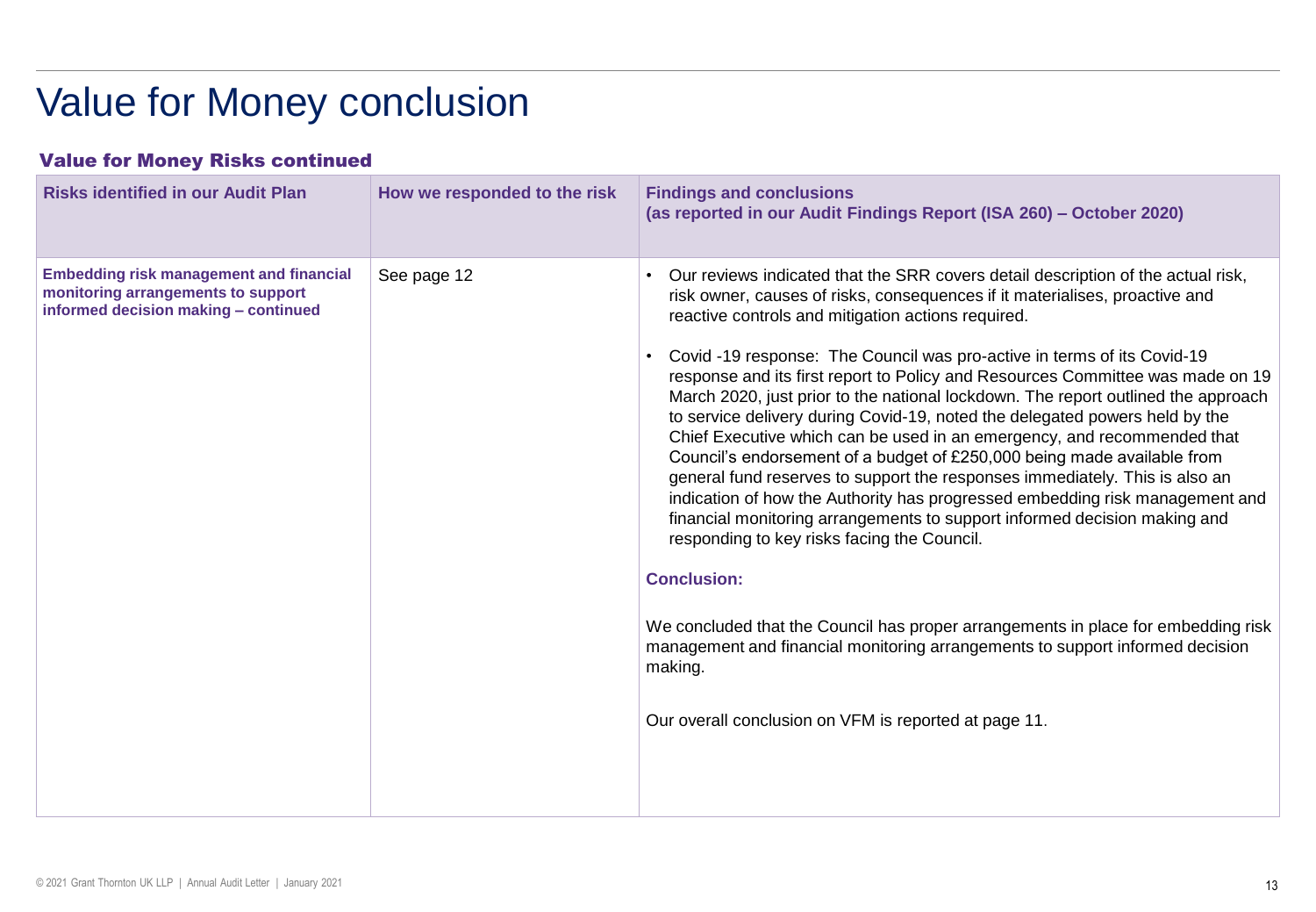### A. Reports issued and fees

We confirm below our final reports issued and fees charged for the audit and the provision of non-audit services.

#### Reports issued

| <b>Report</b>                  | Date issued  |
|--------------------------------|--------------|
| Audit Plan                     | January 2020 |
| Audit Findings (ISA260) Report | October 2020 |
| <b>Annual Audit Letter</b>     | January 2021 |

#### Fees 2019-20

|                            | <b>Planned</b><br>fees | <b>Actual</b><br>fees | 2018-19<br><b>Actual fees</b> | 2017-18<br><b>Actual fees</b><br><b>KPMG</b> |
|----------------------------|------------------------|-----------------------|-------------------------------|----------------------------------------------|
| <b>PSAA</b> scale fee      | 32,206                 | 32,206                | 32,206                        | 41,826                                       |
| Audit fee variations *     | 12.500                 | 19.500                | 11,500                        |                                              |
| (see page 15)              |                        |                       |                               |                                              |
| <b>Total proposed fees</b> | 44.706                 | 51.706                | 43,706                        | 41.826                                       |

#### \* Audit fee variations

As outlined in our Audit Plan, the 2019-20 scale fee published by PSAA of £32,206 assumes that the scope of the audit does not significantly change. There are a number of areas where the scope of the audit has changed, which has led to additional work. This was reported in our Audit Plan dated 24 January 2020 and has been updated to reflect the actual outturn on completion of our audit.

#### Audit fee variation – continued

Our Audit Plan included a fee variation for £12,500 to take into account the additional audit work to be performed in relation to PPE, pensions and key areas of estimate and judgement. Over the past ten months the current Covid-19 pandemic has had a significant impact on all of our lives, both at work and at home. The impact of Covid-19 on the audit of the financial statements for 2019-20 has been multifaceted. This includes:

- Revisiting planning we have needed to revisit our planning and refresh risk assessments, materiality and testing levels. This has resulted in the identification of a significant risk at the financial statements level in respect of Covid-19 necessitating the issuing of an addendum to our original audit plan as well as additional work on areas such as going concern and disclosures in accordance with IAS1 particularly in respect to material uncertainties.
	- Management's assumptions and estimates there is increased uncertainty over many estimates including property, pension and other investment valuations. Many of these valuations are impacted by the reduction in economic activity and we are required to understand and challenge the assumptions applied by management. We included an Emphasis of Matter in the Audit Report in respect of the material uncertainty on property values and the Council's proportion of investment properties from the South Yorkshire Pension Fund.

• Value for Money arrangements criteria – we have been required to consider the VFM arrangements of audited bodies. There is more emphases on VFM work now and this has increased the amount of work that we need to undertake on VFM criteria necessitating enhanced and more detailed reporting in our ISA260. Our work on embedding risk management and financial monitoring arrangements to support informed decision making as a significant VFM risk (reported at pages 12-13) included a considerable amount of additional work than originally planned, including presentations to our national VFM panel, before we reached our conclusion.

We have been discussing this issue with PSAA over the last few months and note these issues are similar to those experienced in the commercial sector and NHS. In both sectors there has been a recognition that audits will take longer with commercial audit deadlines also being extended by 4 months and NHS deadlines by a month. The FRC has also issued guidance to companies and auditors setting out its expectation that audit standards remain high and of additional work needed across all audits. The link attached<https://www.frc.org.uk/covid-19-guidance-and-advice> (see guidance for auditors) sets out the expectations of the FRC.

As a result of the above, increased costs have been incurred due to the additional time taken to deliver the audit this year. We have discussed the likelihood of an additional fee variation with the S151 Officer, noting an expected variation of c15% or £7,000 of the above planned fee, taking the proposed fee to £51,706.

© 2021 Grant Thornton UK LLP | Annual Audit Letter | January 2021 **14 Contact Contact Contact Contact Contact Contact Contact Contact Contact Contact Contact Contact Contact Contact Contact Contact Contact Contact Contact** Please note that all proposed additional fee variations are subject to approval by PSAA in line with the Terms of Appointment.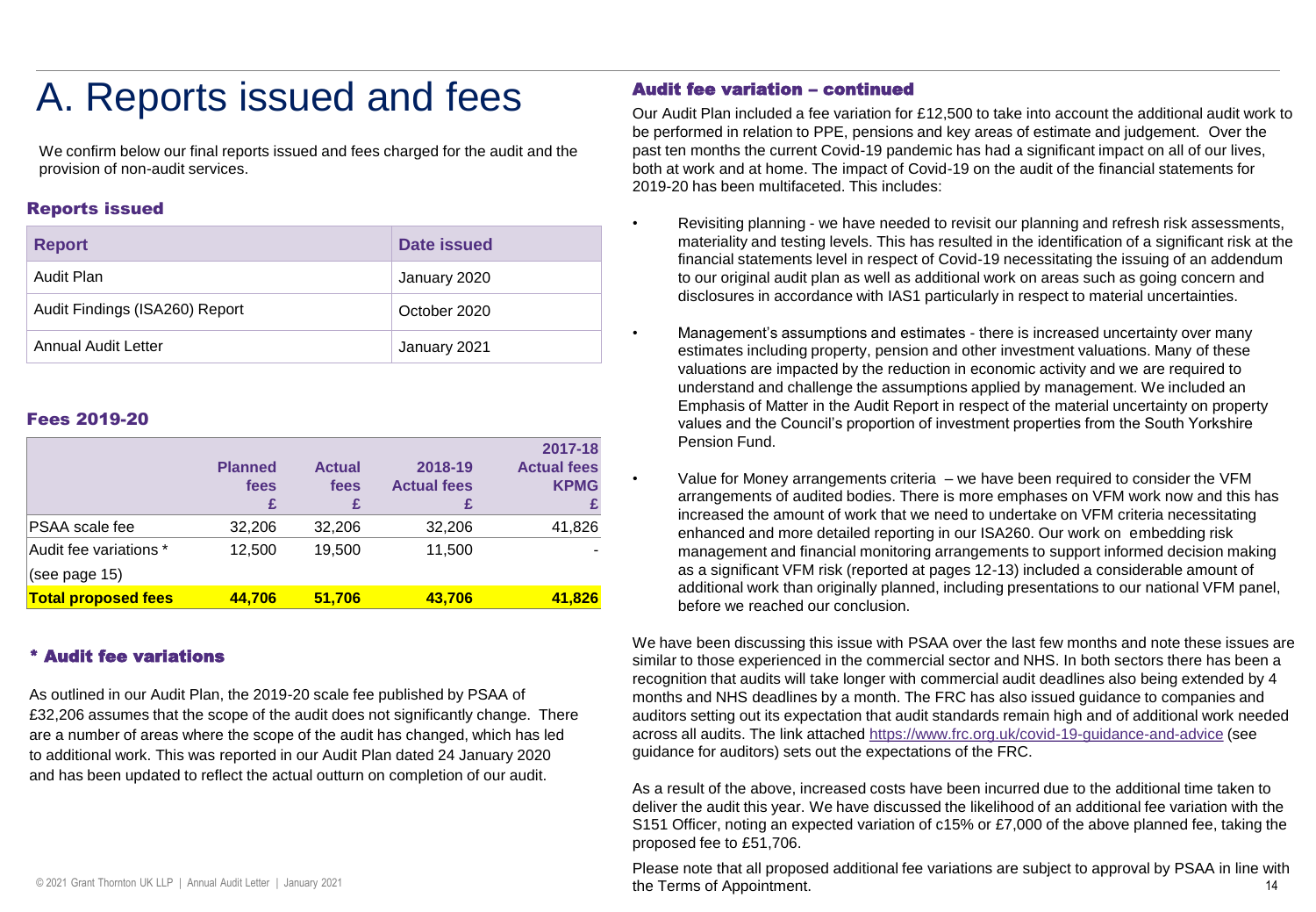### A. Reports issued and fees - continued

| Non-audit fees for other services                               | Fee £              |
|-----------------------------------------------------------------|--------------------|
| <b>Audit Related Services:</b>                                  |                    |
| Housing Benefit Subsidy return 2019-20 *                        | 11,500             |
|                                                                 | [TBC work ongoing] |
| <b>Non-Audit Related Services:</b>                              |                    |
| Chief Finance Officer Insights and Place Analytics subscription | 3.840              |
|                                                                 | (ongoing service)  |

#### **NOTE:**

*\* The £11,500 is the base fee for Housing Benefit Subsidy certification. For each 40+ testing workbook undertaken:*

*£2,200 – where the work is completed by the Council and re-performed by Grant Thornton*

*£4,400 – where the work is undertaken by Grant Thornton*

#### Non- audit services

- For the purposes of our audit we have made enquiries of all Grant Thornton UK LLP teams providing services to the Council. The table alongside summarises all non-audit services which were identified.
- We have considered whether non-audit services might be perceived as a threat to our independence as the Council's auditor and have ensured that appropriate safeguards are put in place.

The above non-audit services are consistent with the Council's policy on the allotment of non-audit work to your auditor.